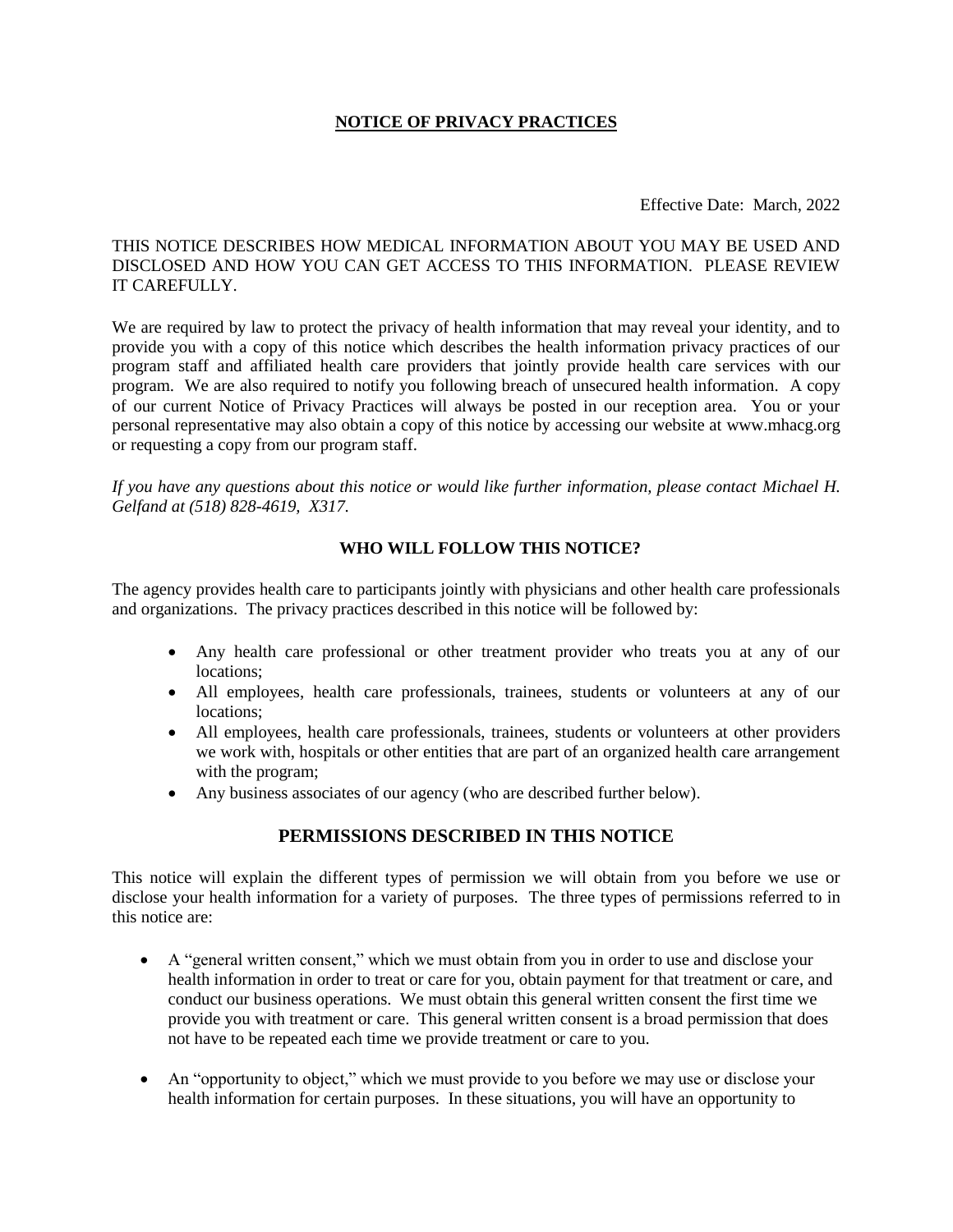object to the use or disclosure of your health information in person, over the phone, or in writing.

 A "written authorization," which will provide you with detailed information about the persons who may receive your health information and the specific purposes for which your health information may be used or disclosed. We are only permitted to use and disclose your health information described on the written authorization in ways that are explained on the written authorization form you have signed. A written authorization will have an expiration date.

#### **IMPORTANT SUMMARY INFORMATION**

**Requirement For Written Authorization.** We will generally obtain your written authorization before using your health information or sharing it with others outside the program, including any use or disclosure, with certain exceptions, of psychotherapy notes, for marketing purposes or involving the sale of your protected health information. Except as described in this Notice, uses and disclosures will be made with your written authorization. You may also initiate the transfer of your records to another person by completing a written authorization form. If you provide us with written authorization, you may revoke that written authorization at any time, except to the extent that we have already relied upon it. To revoke an authorization, please write to the Program Director of the Program involved.

**Exceptions To Written Authorization Requirement.** There are some situations when we do not need your written authorization before using your health information or sharing it with others. They are:

- **Exception For Treatment, Payment, And Business Operations.** We will only obtain your general written consent one time to use and disclose your health information to treat or care for your condition, collect payment for that treatment or care, or run our business operations.<sup>i</sup> In some cases, we also may disclose your health information to another health care provider or payor for its payment activities and certain of its business operations.
- **Exception For Directory Information And Disclosure To Family And Friends Involved In**  Your Care. We will ask you whether you have any objection to including information about you in our Facility Directory or sharing information about your health with your friends and family involved in your care.
- **Exception In Emergencies Or Public Need.** We may use or disclose your health information in an emergency or for important public needs. For example, we may share your information with public health officials at the New York State or city health departments who are authorized to investigate and control the spread of diseases.
- **Exception If Information Is Completely Or Partially De-Identified.** We may use or disclose your health information if we have removed any information that might identify you so that the health information is "completely de-identified." We may also use and disclose "partially deidentified" information if the person who will receive the information agrees in writing to protect the privacy of the information.

**How To Access Your Health Information.** You generally have the right to inspect and copy your health information. For more information, please see the more specific information below.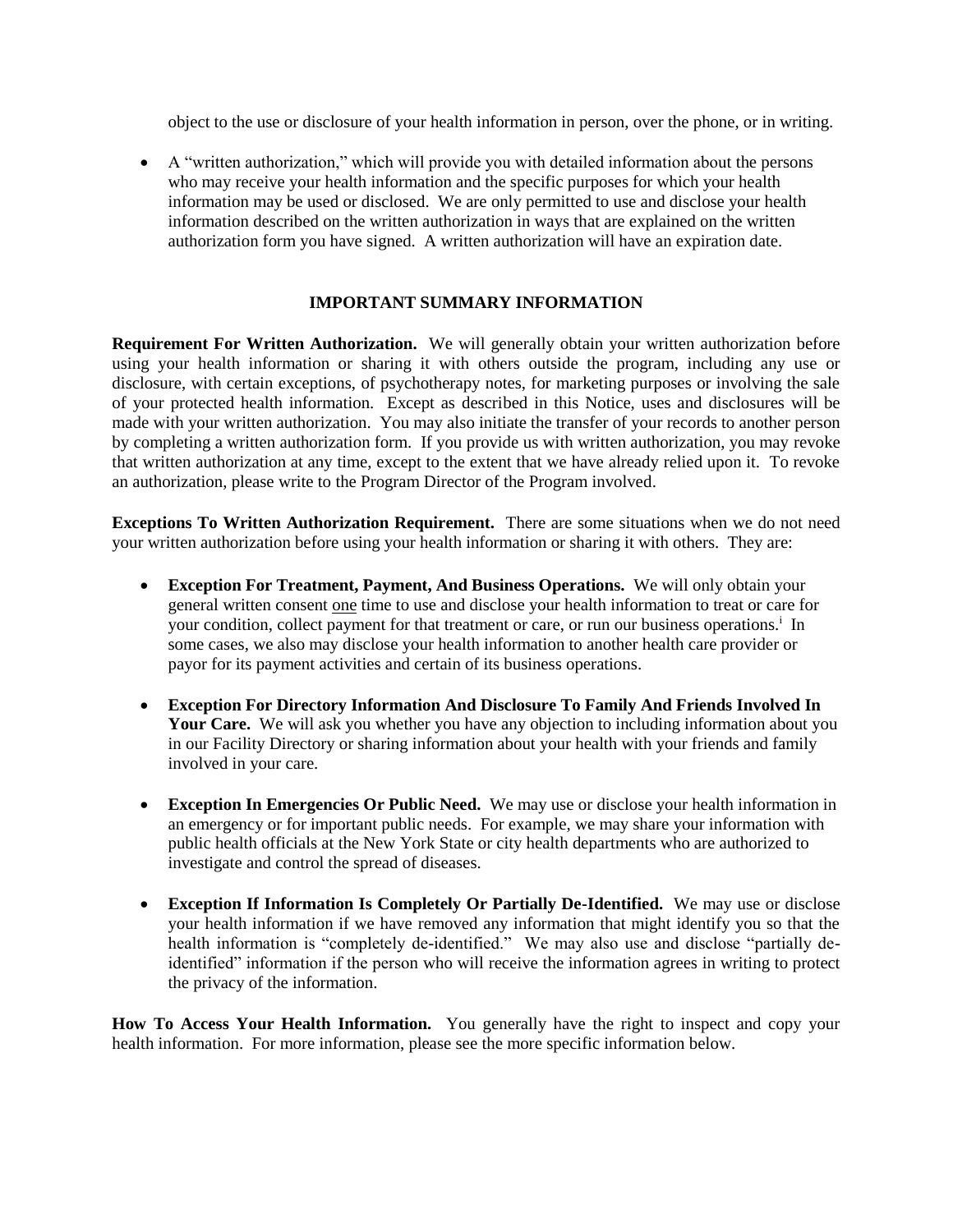**How To Correct Your Health Information.** You have the right to request that we amend your health information if you believe it is inaccurate or incomplete. .

**How To Identify Others Who Have Received Your Health Information.** You have the right to receive an "accounting of disclosures" which identifies certain persons or organizations to who we have disclosed your health information in accordance with the protections described in this Notice of Privacy Practices. Many routine disclosures we make will not be included in this accounting, but the accounting will identify many non-routine disclosures of your information.

**How To Request Additional Privacy Protections.** You have the right to request further restrictions on the way we use your health information or share it with others. We are generally not required to agree to the restriction you request, as more thoroughly described below, but if we do, we will be bound by our agreement.

**How To Request More Confidential Communications.** You have the right to request that we contact you in a way that is more confidential for you. We will try to accommodate all reasonable requests..

How Someone May Act On Your Behalf. You have the right to name a personal representative who may act on your behalf to control the privacy of your health information. Parents and guardians will generally have the right to control the privacy of health information about minors unless the minors are permitted by law to act on their own behalf.

**How To Learn About Special Protections For HIV, Alcohol and Substance Abuse, Mental Health And Genetic Information.** Special privacy protections apply to HIV-related information, alcohol and substance abuse treatment information, mental health information, and genetic information. Some parts of this general Notice of Privacy Practices may not apply to these types of information. If your treatment involves this information, you will be provided with separate notices explaining how the information will be protected. To request copies of these other notices now, please contact Michael H. Gelfand, Privacy officer at (518) 828-4619 X 317.

**How To Obtain A Copy Of This Notice.** You have the right to a paper copy of this notice. You may request a paper copy at any time, even if you have previously agreed to receive this notice electronically. You or your personal representative may obtain a copy of this notice from our website at www.mhacg.org, or by requesting a copy from our program staff.

**How To Obtain A Copy Of Revised Notice.** We may change our privacy practices from time to time. If we do, we will revise this notice so you will have an accurate summary of our practices. The revised notice will apply to all of your health information. We will post any revised notice in our program reception area. You or your personal representative will also be able to obtain your own copy of the revised notice by accessing our website at [www.mhacg.org,](http://www.mhacg.org/) or requesting a copy from our program staff. The effective date of the notice will always be noted in the top right corner of the first page. We are required to abide by the terms of the notice that is currently in effect.

**How To File A Complaint.** If you believe your privacy rights have been violated, you may file a complaint with us or with the Secretary of the Department of Health and Human Services (HHS). To file a complaint with HHS, you may contact them at 200 Independence Avenue, SW, Washington, D.C. 20201, or at 1-877-696-6775. In addition, the Federal Relay Service can be contacted at 1-800-877-8339.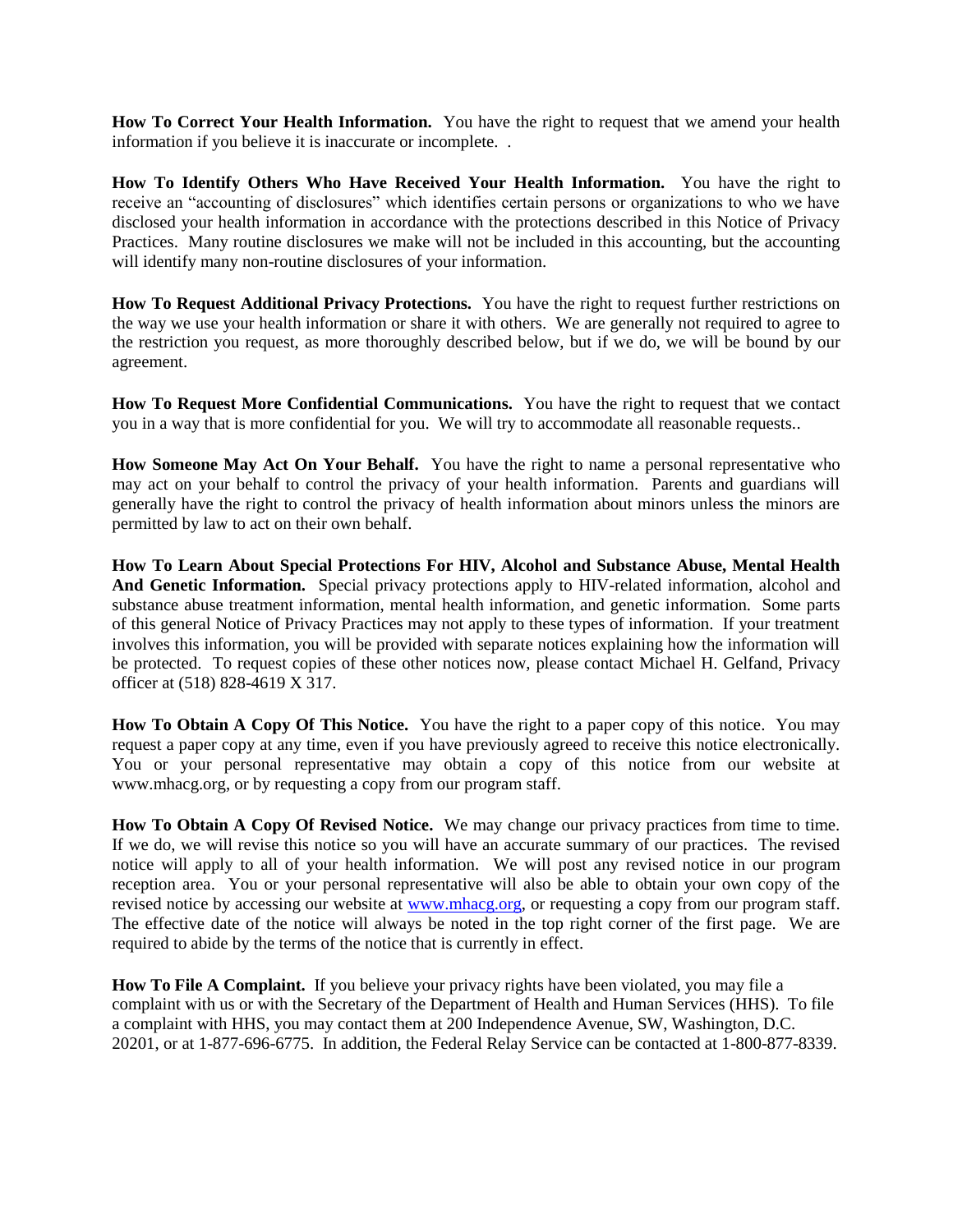To file a complaint with us, please contact Michael H. Gelfand, Privacy Officer, 713 Union St., Hudson, NY 12534, (518) 828-4619 X317. *No one will retaliate or take action against you for filing a complaint.*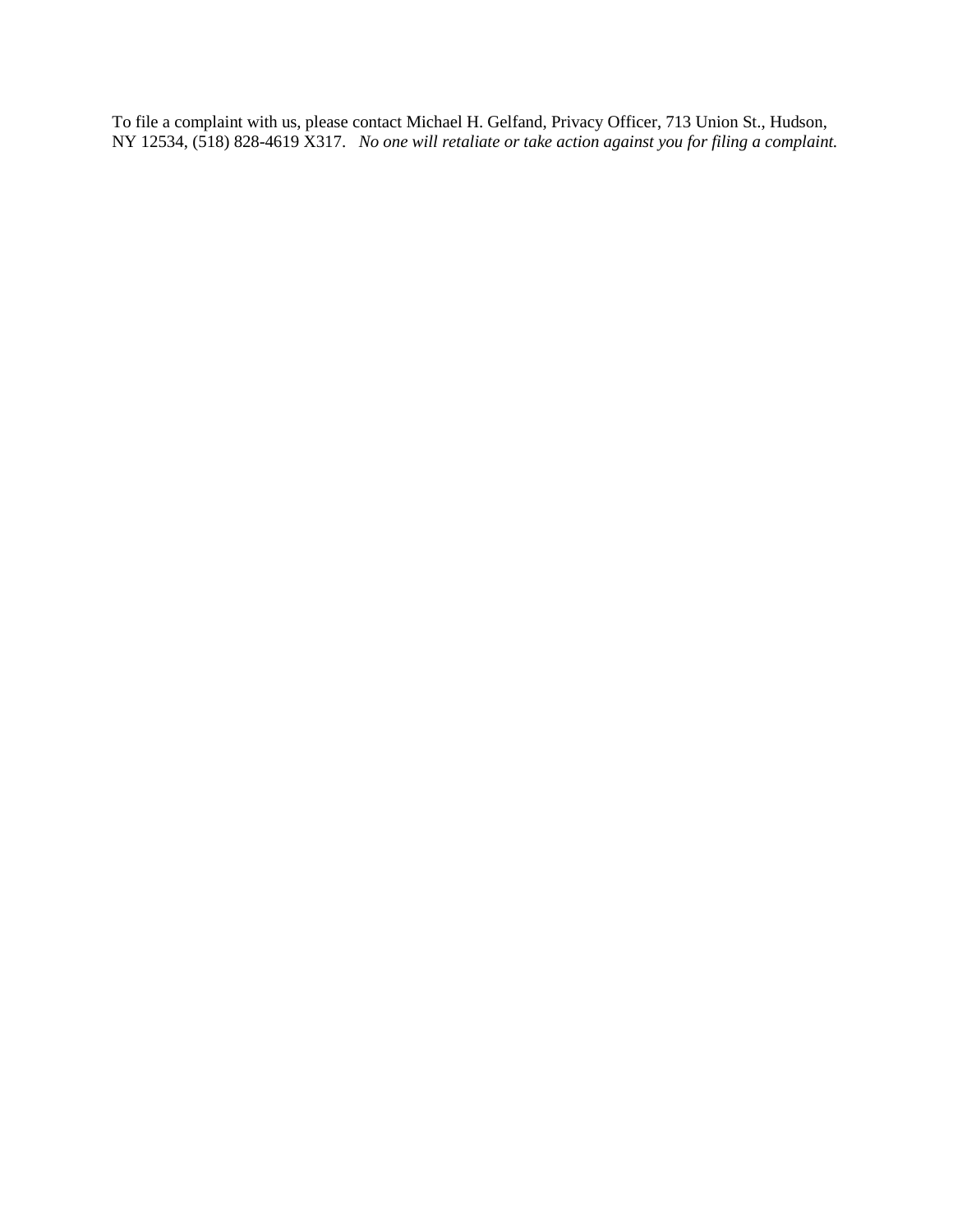#### **WHAT HEALTH INFORMATION IS PROTECTED**

We are committed to protecting the privacy of information we gather about you while providing healthrelated services. Some examples of protected health information are:

- information indicating that you are a participant in the program or receiving treatment or other health-related services from our program;
- information about your health condition (such as a psychiatric diagnosis you may have received);
- information about health care products or services you have received or may receive in the future;
- information about rehabilitation or other counseling that you may be receiving;
- information about benefits you may receive under Medicaid; or
- information about your health care benefits under an insurance plan (such as whether a prescription is covered);

#### *when combined with:*

- demographic information (such as your name, address, or insurance status);
- unique numbers that may identify you (such as your social security number, your phone number, or your driver's license number); and
- other types of information that may identify who you are.

#### **HOW WE MAY USE AND DISCLOSE YOUR HEALTH INFORMATION**

#### **1**. **Treatment, Payment And Business Operations**

*With your general written consent we may use your health information or share it with others in order to provide you with treatment or care, obtain payment for that treatment or care, and run our business operations. In some cases, we may also disclose your health information for payment activities and certain business operations of another health care provider or payor. Below are further examples of how your information may be used and disclosed for these purposes.*

**Treatment.** We may share your health information with counselors and other treatment providers at the program who are involved in taking care of you, and they may in turn use that information to diagnose or treat you. A treatment provider at our agency may share your health information with another treatment provider inside our agency, or with a treatment provider at another health care facility, to determine how to diagnose or treat you. Your treatment provider may also share your health information with another treatment provider to whom you have been referred for further health care.

**Payment.** We may use your health information or share it with others so that we may obtain payment for your health care services. For example, we may share information about you with Medicare, Medicaid, or your health insurance company in order to obtain reimbursement for treatment or care we have provided to you, or to determine whether it will cover your future treatment or care. Finally, we may share your information with other providers and payors for their payment activities.

**Business Operations.** We may use your health information or share it with others in order to conduct our business operations. For example, we may use your health information to evaluate the performance of our staff in caring for you, or to educate our staff on how to improve the care they provide for you. Finally, we may share your health information with other health care providers and payors for certain of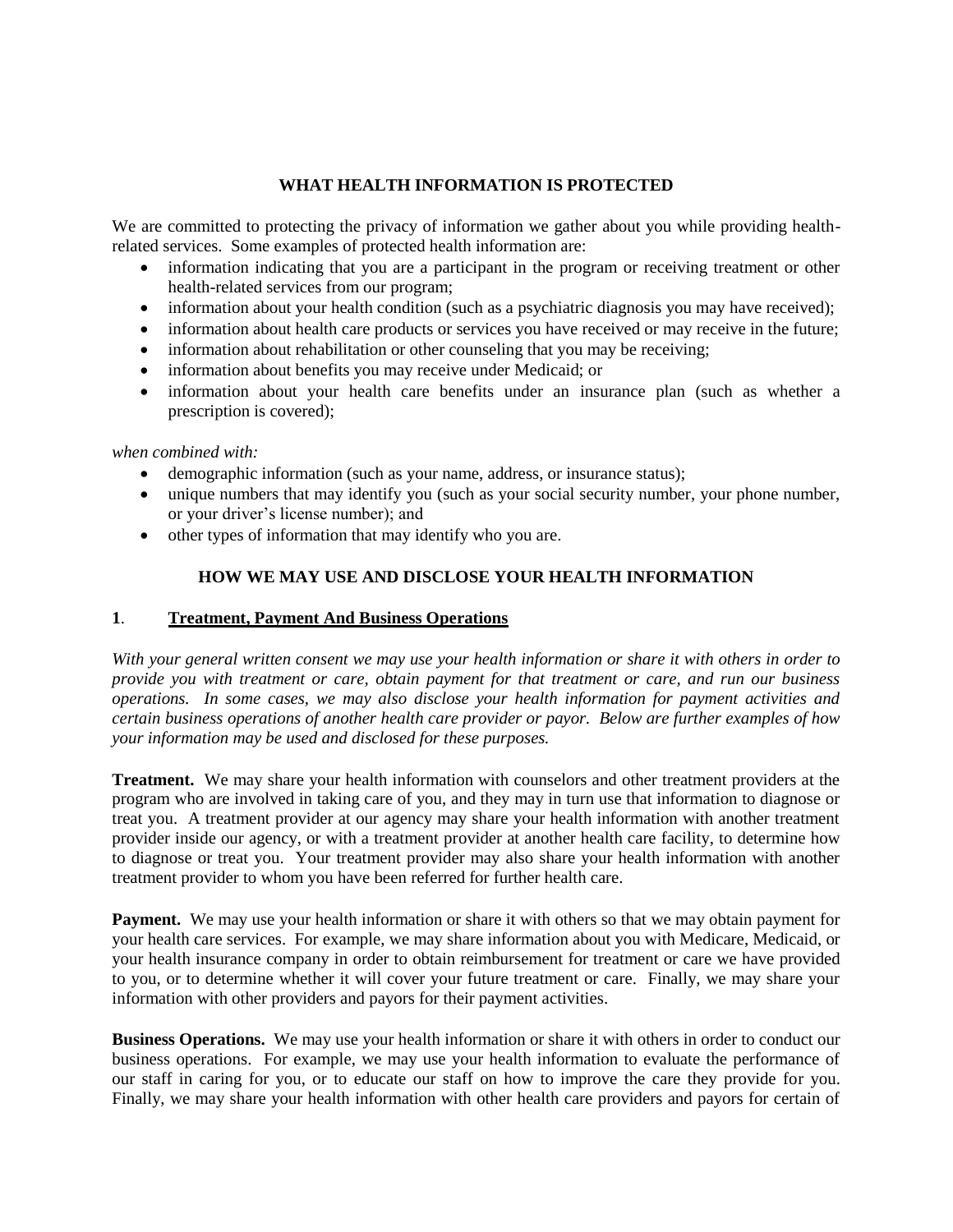their business operations if the information is related to a relationship the provider or payor currently has or previously had with you, and if the provider or payor is required by federal law to protect the privacy of your health information.

**Treatment Alternatives, Benefits And Services.** In the course of providing treatment to you, we may use your health information to contact you in order to recommend possible treatment alternatives or health-related benefits and services that may be of interest to you.

**Fundraising.** To support our business operations, we may use demographic information about you, including information about your age and gender, when deciding whether to contact you or your personal representative to raise money to help us operate. We may also share this information with a charitable foundation that will contact you or your personal representative to raise money on our behalf. You have a right to opt out of receiving such communications.

**Business Associates.** We may disclose your health information to contractors, agents and other business associates who need the information in order to assist us with obtaining payment or carrying out our business operations. For example, we may share your health information with a billing company that helps us to obtain payment from Medicaid or your insurance company. Another example is that we may share your health information with an accounting firm or law firm that provides professional advice to us about how to improve our health care services and comply with the law. If we do disclose your health information to a business associate, we will have a written contract to ensure that our business associate also protects the privacy of your health information.

*We can do all of these things if you have signed a general written consent form. Once you sign this general written consent form, it will be in effect indefinitely until you revoke your general written consent. You may revoke your general written consent at any time, except to the extent that we have already relied upon it. For example, if we provide you with treatment or care before you revoke your general written consent, we may still share your health information with your insurance company in order to obtain payment for that treatment or care. To revoke your general written consent, please write to the Program Director of the program involved..*

# **2**. **Facility Directory/Family And Friendsii**

*We may use your health information in, and disclose it from, our Facility Directory, or share it with family and friends involved in your care, without your written authorization. We will always give you an opportunity to object unless you are incapacitated when you first arrive at the program (in which case we will discuss your preferences with you as soon as you regain capacity) We will follow your wishes unless we are required by law to do otherwise.*

**Facility Directory.** If you do not object, we will include [your name, your location in our facility and your religious affiliation]<sup>iii</sup> in our Facility Directory while you are a participant in the program. This directory information, except for your religious affiliation, may be released to people who ask for you by name. Your religious affiliation may be given to a member of the clergy, such as a priest or rabbi, even if he or she doesn't ask for you by name.

**Family And Friends Involved In Your Care.** If you do not object, we may share your health information with a family member, relative, or close personal friend who is involved in your care or payment for that care. We may also notify a family member, personal representative or another person responsible for your care about your location and general condition here at the program, or about the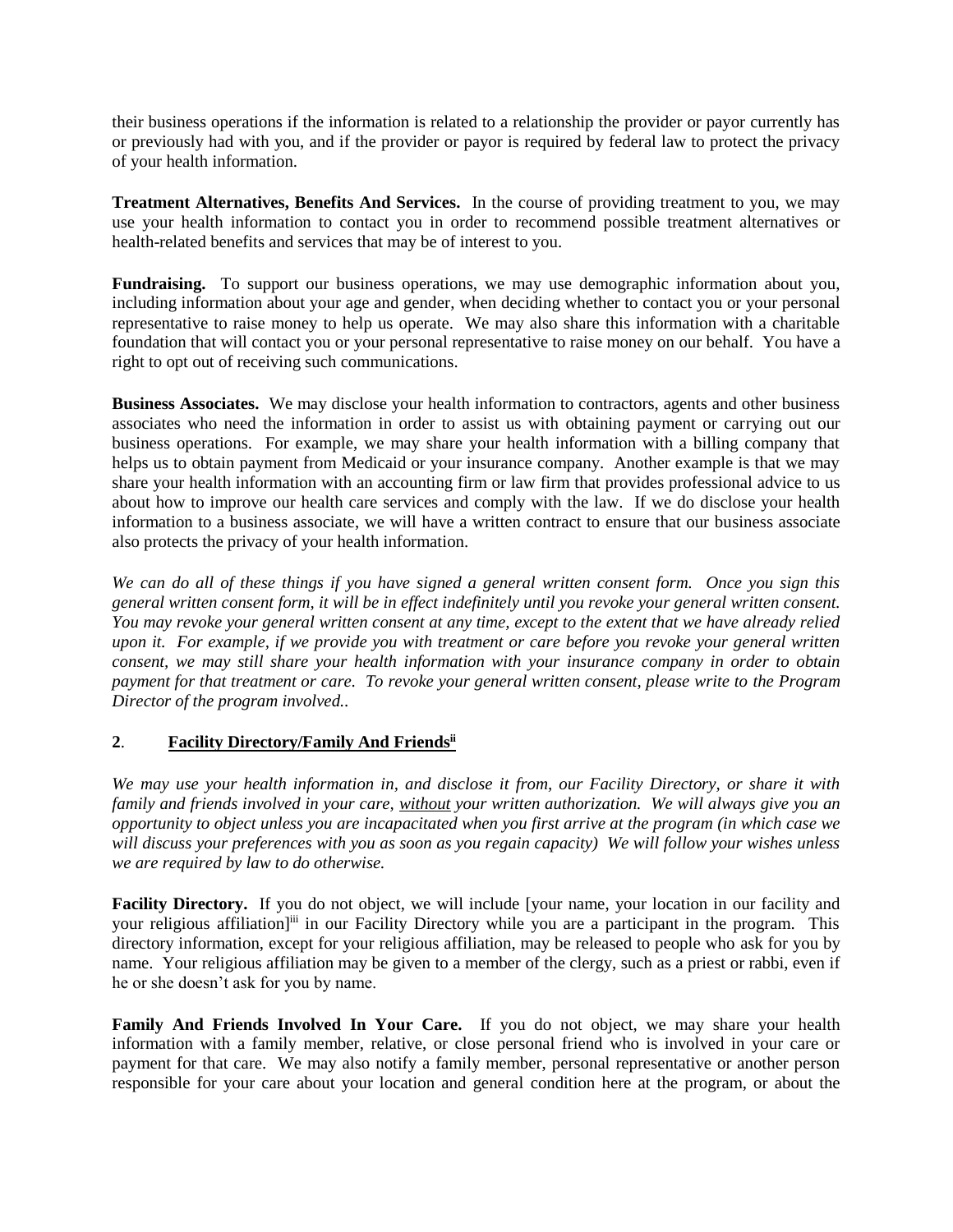unfortunate event of your death. In some cases, we may need to share your information with a disaster relief organization that will help us notify these persons.

# **3**. **Emergencies Or Public Need**

*We may use your health information, and share it with others, in order to treat you in an emergency or to meet important public needs We will not be required to obtain your general written consent before using or disclosing your information for these reasons. We will, however, obtain your written authorization for, or provide you with an opportunity to object to, the use and disclosure of your health information in these situations when state law specifically requires that we do so*

**Emergencies.** We may use or disclose your health information if you need emergency treatment or if we are required by law to treat you but are unable to obtain your general written consent. If this happens, we will try to obtain your consent as soon as we reasonably can after we treat you.

**Communication Barriers.** We may use and disclose your health information if we are unable to obtain your consent because of substantial communication barriers, and we believe you would want us to treat you if we could communicate with you.

As **Required By Law.** We may use or disclose your health information if we are required by law to do so. We also will notify you of these uses and disclosures if notice is required by law.

**Public Health Activities.** We may disclose your health information to authorized public health officials (or a foreign government agency collaborating with such officials) so they may carry out their public health activities. For example, we may share your health information with government officials that are responsible for controlling disease, injury or disability. We may also disclose your health information to a person who may have been exposed to a communicable disease or be at risk for contracting or spreading the disease if a law permits us to do so.

**Victims Of Abuse, Neglect Or Domestic Violence.** We may release your health information to a public health authority that is authorized to receive reports of abuse, neglect or domestic violence where allowed by law. For example, we may report your information to government officials if we reasonably believe that you have been a victim of such abuse, neglect or domestic violence, where allowed by law. We will make every effort to obtain your permission before releasing this information, but in some cases we may be required or authorized to act without your permission.

Health Oversight Activities. We may release your health information to government agencies authorized to conduct audits, investigations, and inspections of our facility. These government agencies monitor the operation of the health care system, government benefit programs such as Medicare and Medicaid, and compliance with government regulatory programs and civil rights laws.

**Product Monitoring, Repair And Recall.** We may disclose your health information to a person or company that is regulated by the Food and Drug Administration for the purpose of: (1) reporting or tracking product defects or problems; (2) repairing, replacing, or recalling defective or dangerous products; or (3) monitoring the performance of a product after it has been approved for use by the general public.

Lawsuits And Disputes. We may disclose your health information if we are ordered to do so by a court or administrative tribunal that is handling a lawsuit or other dispute.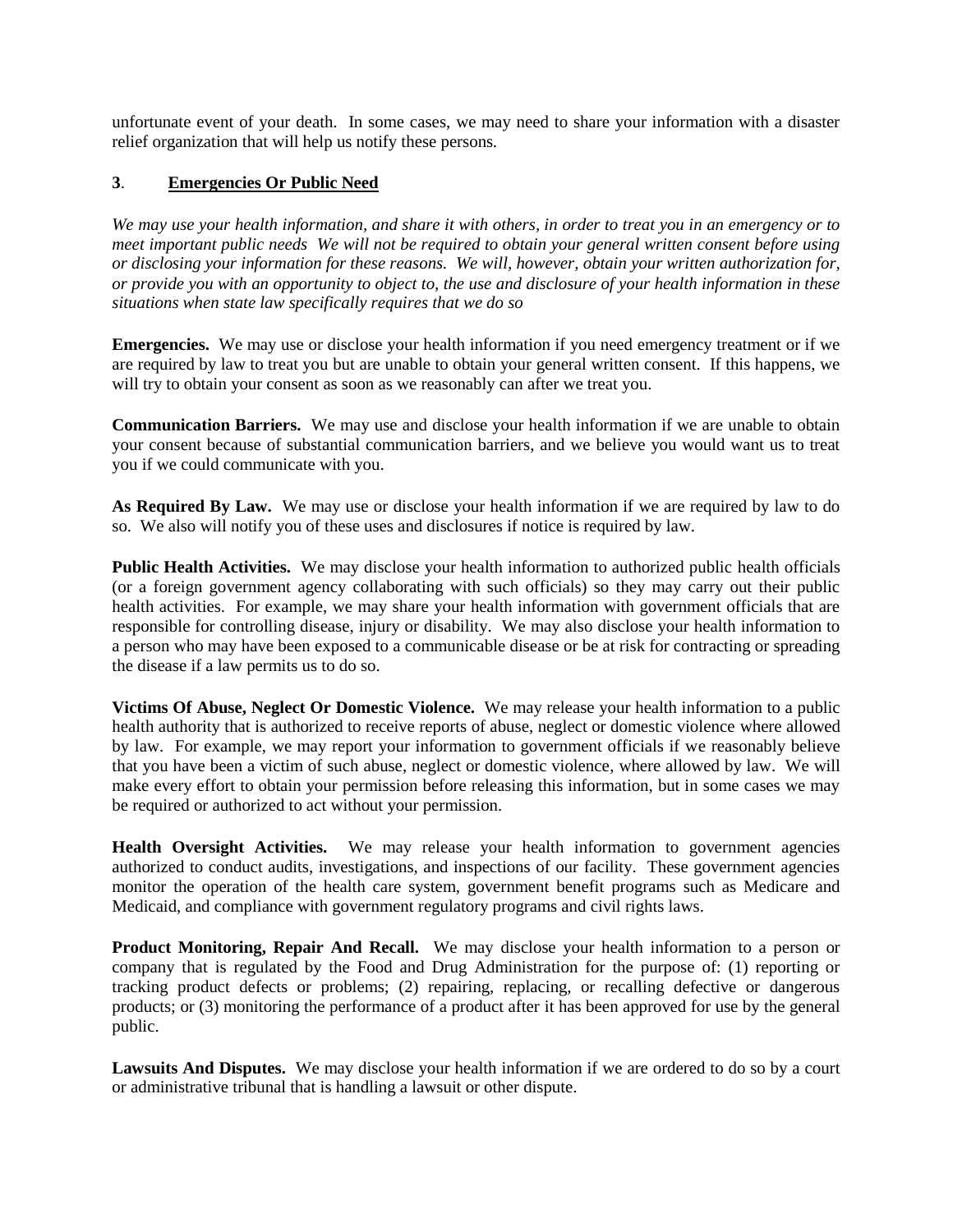**Law Enforcement.** We may disclose your health information to law enforcement officials for the following reasons:iv

- To comply with court orders or laws that we are required to follow;
- To assist law enforcement officers with identifying or locating a suspect, fugitive, witness, or missing person;
- If you have been the victim of a crime and we determine that: (1) we have been unable to obtain your general written consent because of an emergency or your incapacity; (2) law enforcement officials need this information immediately to carry out their law enforcement duties; and (3) in our professional judgment disclosure to these officers is in your best interests;
- If we suspect that your death resulted from criminal conduct; or
- If necessary to report a crime that occurred on our property.

**To Avert A Serious And Imminent Threat To Health Or Safety.** We may use your health information or share it with others when necessary to prevent a serious and imminent threat to your health or safety, or the health or safety of another person or the public. In such cases, we will only share your information with someone able to help prevent the threat. We may also disclose your health information to law enforcement officers if you tell us that you participated in a violent crime that may have caused serious physical harm to another person (unless you admitted that fact while in counseling), or if we determine that you escaped from lawful custody (such as a prison or mental health institution).

**National Security And Intelligence Activities Or Protective Services.** We may disclose your health information to authorized federal officials who are conducting national security and intelligence activities or providing protective services to the President or other important officials.

**Inmates And Correctional Institutions.** If you later become incarcerated at a correctional institution or detained by a law enforcement officer, we may disclose your health information to the prison officers or law enforcement officers if necessary to provide you with health care, or to maintain safety, security and good order at the place where you are confined. This includes sharing information that is necessary to protect the health and safety of other inmates or persons involved in supervising or transporting inmates.<sup>v</sup>

**Workers' Compensation.** We may disclose your health information for workers' compensation or similar programs that provide benefits for work-related injuries.

**Coroners, Medical Examiners And Funeral Directors.** In the unfortunate event of your death, we may disclose your health information to a coroner or medical examiner. This may be necessary, for example, to determine the cause of death. We may also release this information to funeral directors as necessary to carry out their duties.

**Organ And Tissue Donation.** In the unfortunate event of your death, we may disclose your health information to organizations that procure or store organs, eyes or other tissues so that these organizations may investigate whether donation or transplantation is possible under applicable laws.

**Research.** In most cases, we will ask for your written authorization before using your health information or sharing it with others in order to conduct research. However, under some circumstances, we may use and disclose your health information without your written authorization if we obtain approval through a special process to ensure that research without your written authorization poses minimal risk to your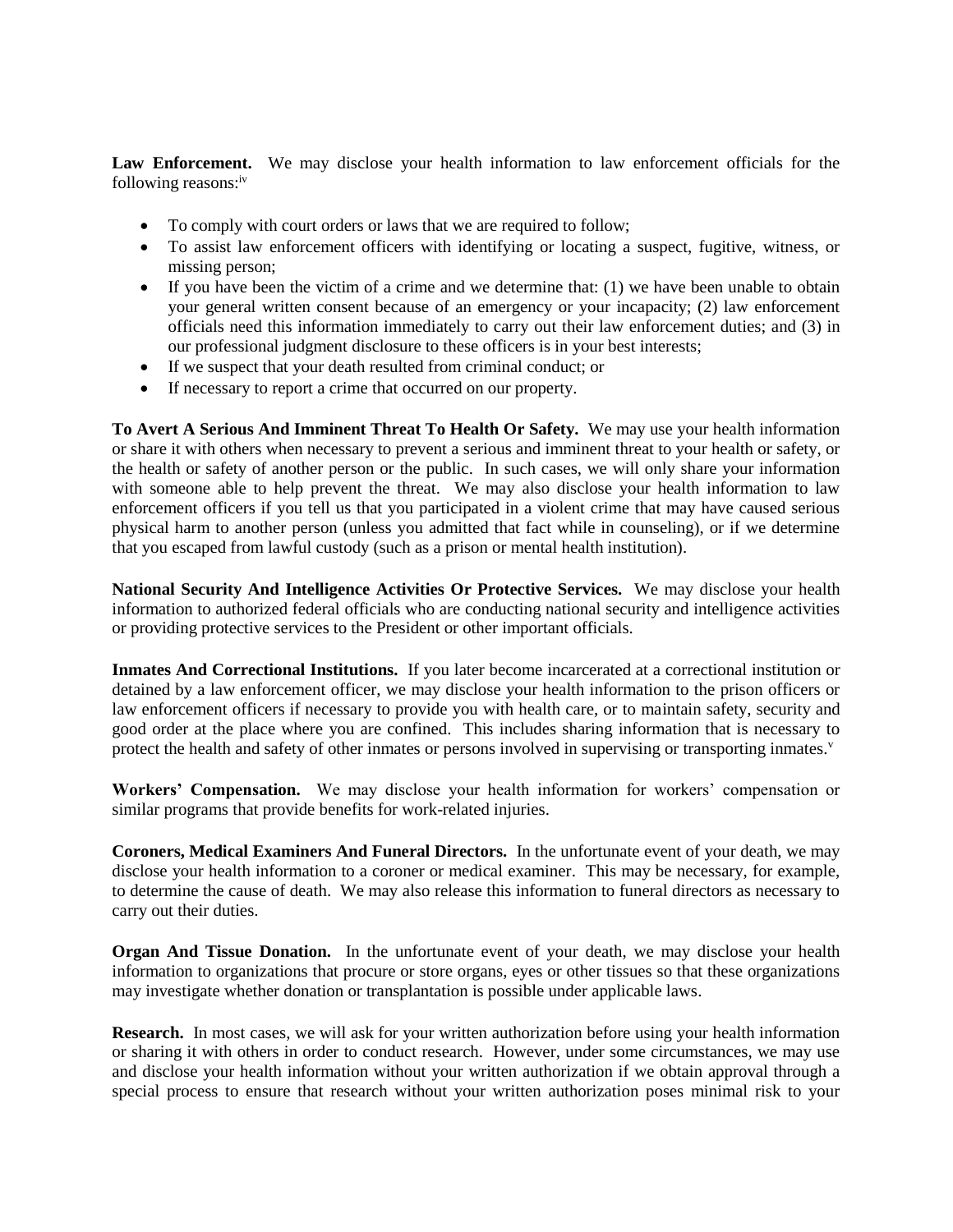privacy. Under no circumstances, however, would we allow researchers to use your name or identity publicly. We may also release your health information without your written authorization to people who are preparing a future research project, so long as any information identifying you does not leave our facility. In the unfortunate event of your death, we may share your health information with people who are conducting research using the information of deceased persons, as long as they agree not to remove from our facility any information that identifies you.

# **4. Completely De-identified Or Partially De-identified Information.**

We may use and disclose your health information if we have removed any information that has the potential to identify you so that the health information is "completely de-identified." We may also use and disclose "partially de-identified" health information about you if the person who will receive the information signs an agreement to protect the privacy of the information as required by federal and state law. Partially de-identified health information will *not* contain any information that would directly identify you (such as your name, street address, social security number, phone number, fax number, electronic mail address, website address, or license number).

# **5**. **Incidental Disclosures**

While we will take reasonable steps to safeguard the privacy of your health information, certain disclosures of your health information may occur during or as an unavoidable result of our otherwise permissible uses or disclosures of your health information. For example, during the course of a treatment session, other consumers in the treatment area may see, or overhear discussion of, your health information.

# **YOUR RIGHTS TO ACCESS AND CONTROL YOUR HEALTH INFORMATION**

*We want you to know that you have the following rights to access and control your health information. These rights are important because they will help you make sure that the health information we have about you is accurate. They may also help you control the way we use your information and share it with others, or the way we communicate with you about your medical matters.*

# **1**. **Right To Inspect And Copy Records**

You have the right to inspect and obtain a copy of any of your health information that may be used to make decisions about you and your treatment for as long as we maintain this information in our records. This includes medical and billing records. To inspect or obtain a copy of your health information, please submit your request to the Program Director. If you request a copy of the information, we may charge a fee for the costs of retrieving, copying, mailing or supplies we use to fulfill your request. The fee for copying is cost based up to a maximum of \$0.75 per page and must generally be paid before or at the time we give the copies to you.<sup>vi</sup> The standard fee for retrieving and emailing records is  $\frac{1}{2}$  per patient and must generally be paid before the records are emailed to you. We will respond to your request for inspection of records within 10 days. We ordinarily will respond to requests for copies within 30 days. If we need additional time to respond to a request for copies, we will notify you in writing within the time frame above to explain the reason for the delay and when you can expect to have a final answer to your request.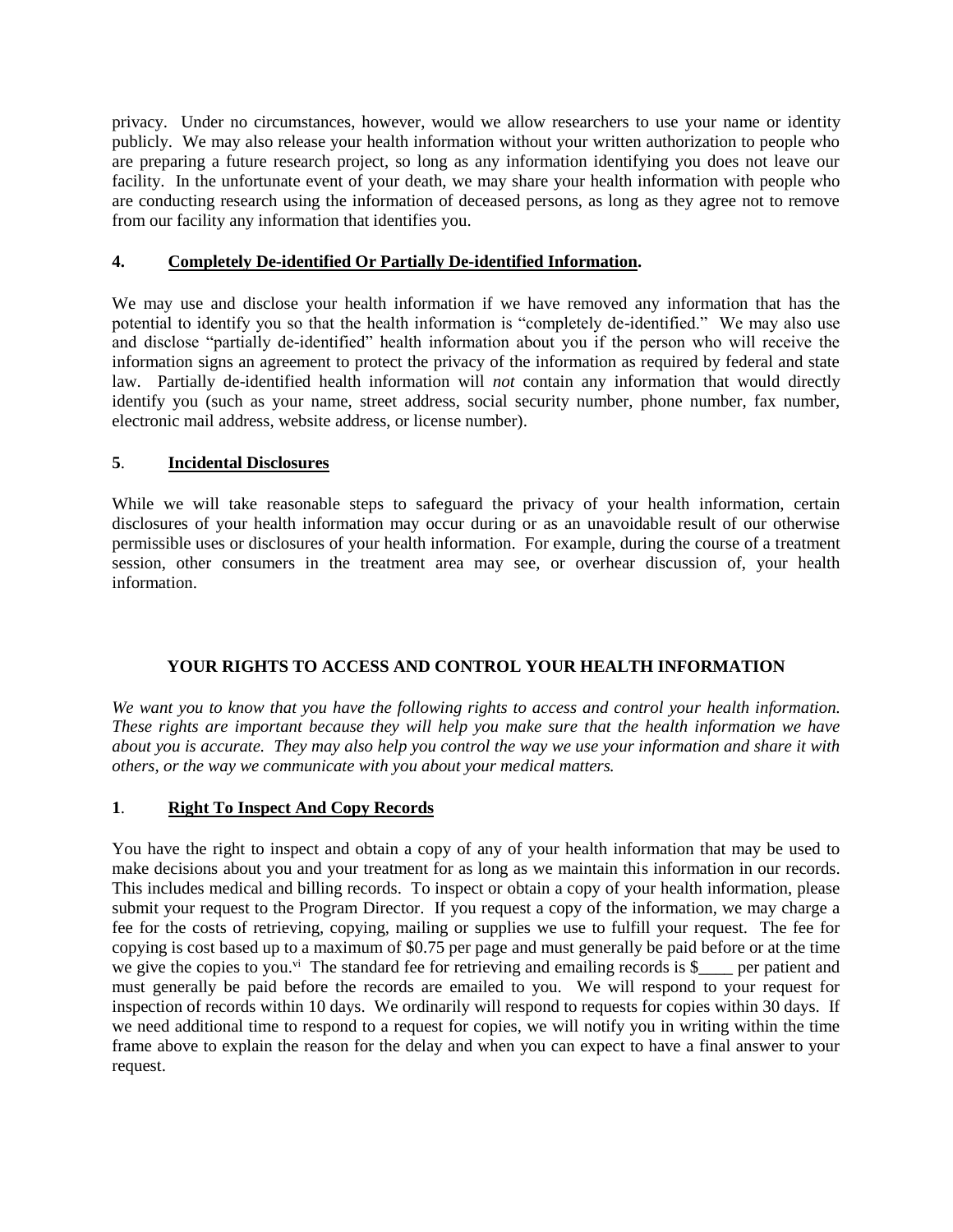Under certain very limited circumstances, we may deny your request to inspect or obtain a copy of your information. If we do, we will provide you with a summary of the information instead. We will also provide a written notice that explains our reasons for providing only a summary, and a complete description of your rights to have that decision reviewed and how you can exercise those rights. The notice will also include information on how to file a complaint about these issues with us or with the Secretary of the Department of Health and Human Services. If we have reason to deny only part of your request, we will provide complete access to the remaining parts after excluding the information we cannot let you inspect or copy.

# **2**. **Right To Amend Records**

If you believe that the health information we have about you is incorrect or incomplete, you may ask us to amend the information. You have the right to request an amendment for as long as the information is kept in our records. To request an amendment, please write to the Program Director. Your request should include the reasons why you think we should make the amendment. Ordinarily we will respond to your request within 60 days. If we need additional time to respond, we will notify you in writing within 60 days to explain the reason for the delay and when you can expect to have a final answer to your request.

If we deny part or all of your request, we will provide a written notice that explains our reasons for doing so. You will have the right to have certain information related to your requested amendment included in your records. For example, if you disagree with our decision, you will have an opportunity to submit a statement explaining your disagreement which we will include in your records. We will also include information on how to file a complaint with us or with the Secretary of the Department of Health and Human Services. These procedures will be explained in more detail in any written denial notice we send you.

# **3**. **Right To An Accounting Of Disclosures**

You have a right to request an "accounting of disclosures" which identifies certain other persons or organizations to whom we have disclosed your health information in accordance with applicable law and the protections afforded in this Notice of Privacy Practices. An accounting of disclosures does not describe the ways that your health information has been shared within and between the program and the facilities listed at the beginning of this notice, as long as all other protections described in this Notice of Privacy Practices have been followed.<sup>vii</sup>

An accounting of disclosures also does not include information about the following disclosures:

- Disclosures we made to you or your personal representative;
- Disclosures we made pursuant to your written authorization;
- Disclosures we made for treatment, payment or business operations;
- Disclosures made from our facility directory;
- Disclosures made to your friends and family involved in your care or payment for your care;
- Disclosures that were incidental to permissible uses and disclosures of your health information (for example, when information is overheard by another consumer passing by);
- Disclosures for purposes of research, public health or our business operations of limited portions of your health information that do not directly identify you;
- Disclosures made to federal officials for national security and intelligence activities; or
- Disclosures about inmates to correctional institutions or law enforcement officers.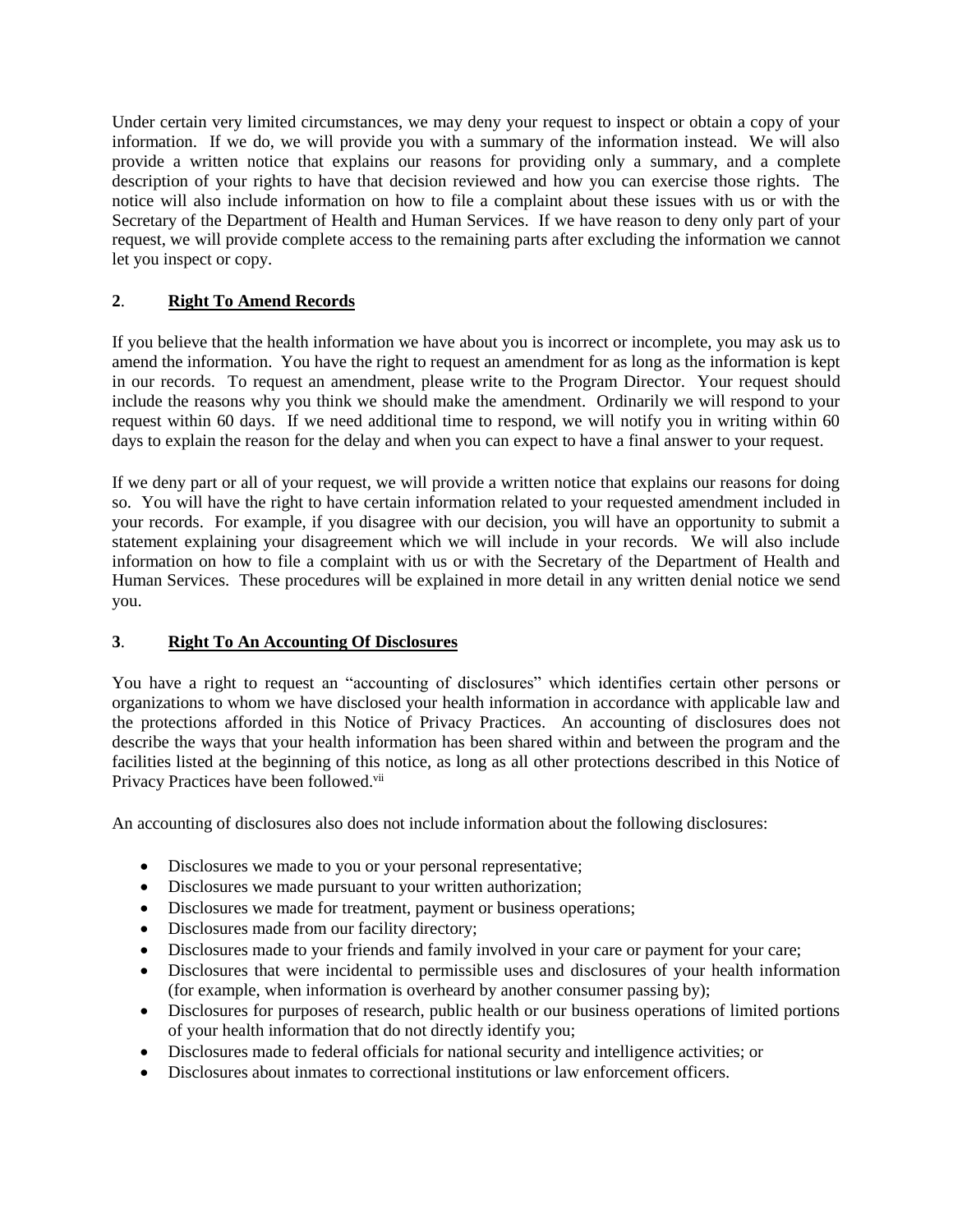To request an accounting of disclosures, please write to the program director. Your request must state a time period within the past six years for the disclosures you want us to include. You have a right to receive one free accounting within every 12 month period for free. However, we may charge you for the cost of providing any additional accounting in that same 12 month period. We will always notify you of any cost involved so that you may choose to withdraw or modify your request before any costs are incurred.

Ordinarily we will respond to your request for an accounting within 60 days. If we need additional time to prepare the accounting you have requested, we will notify you in writing about the reason for the delay and the date when you can expect to receive the accounting. In rare cases, we may have to delay providing you with the accounting without notifying you because a law enforcement official or government agency has asked us to do so.

# **4**. **Right To Request Additional Privacy Protections**

You have the right to request that we further restrict the way we use and disclose your health information to provide you with treatment or care, collect payment for that treatment or care, or run our business operations. You may also request that we limit how we disclose information about you to family or friends involved in your care. For example, you could request that we not disclose information about a surgery you had. To request restrictions, please write to the Program Director. Your request should include (1) what information you want to limit; (2) whether you want to limit how we use the information, how we share it with others, or both; and (3) to whom you want the limits to apply.

We are generally not required to agree to your request for a restriction, except we must agree to your request to restrict the information we provide to your healthcare plan if the disclosure is not required by law and the information relates to health care being paid in full by someone other than the health plan, and in some cases the restriction you request may not be permitted under law. *However, if we do agree (either voluntarily or as required by law), we will be bound by our agreement unless the information is needed to provide you with emergency treatment or comply with the law.* Once we have agreed to a restriction, you have the right to revoke the restriction at any time. Under some circumstances, we will also have the right to revoke the restriction as long as we notify you before doing so; in other cases, we will need your permission before we can revoke the restriction.

# **5**. **Right To Request Confidential Communications**

You have the right to request that we communicate with you or your personal representative about your medical matters in a more confidential way by requesting that we communicate with you by alternative means or at alternative locations. To request more confidential communications, please write to the Program Director of the program involved. *We will not ask you the reason for your request, and we will try to accommodate all reasonable requests.* Please specify in your request how you or your personal representative wish to be contacted, and how payment for your health care will be handled if we communicate with your personal representative through this alternative method or location.

# 6. **Special Protections For HIV, Alcohol and Substance Abuse, Mental Health And Genetic Information.**

Special privacy protections apply to HIV-related information, alcohol and substance use treatment information, mental health information, and genetic information. We will protect such information as required by law, and we may not be able to use or disclose such information to the same extent as we can with other protected health information.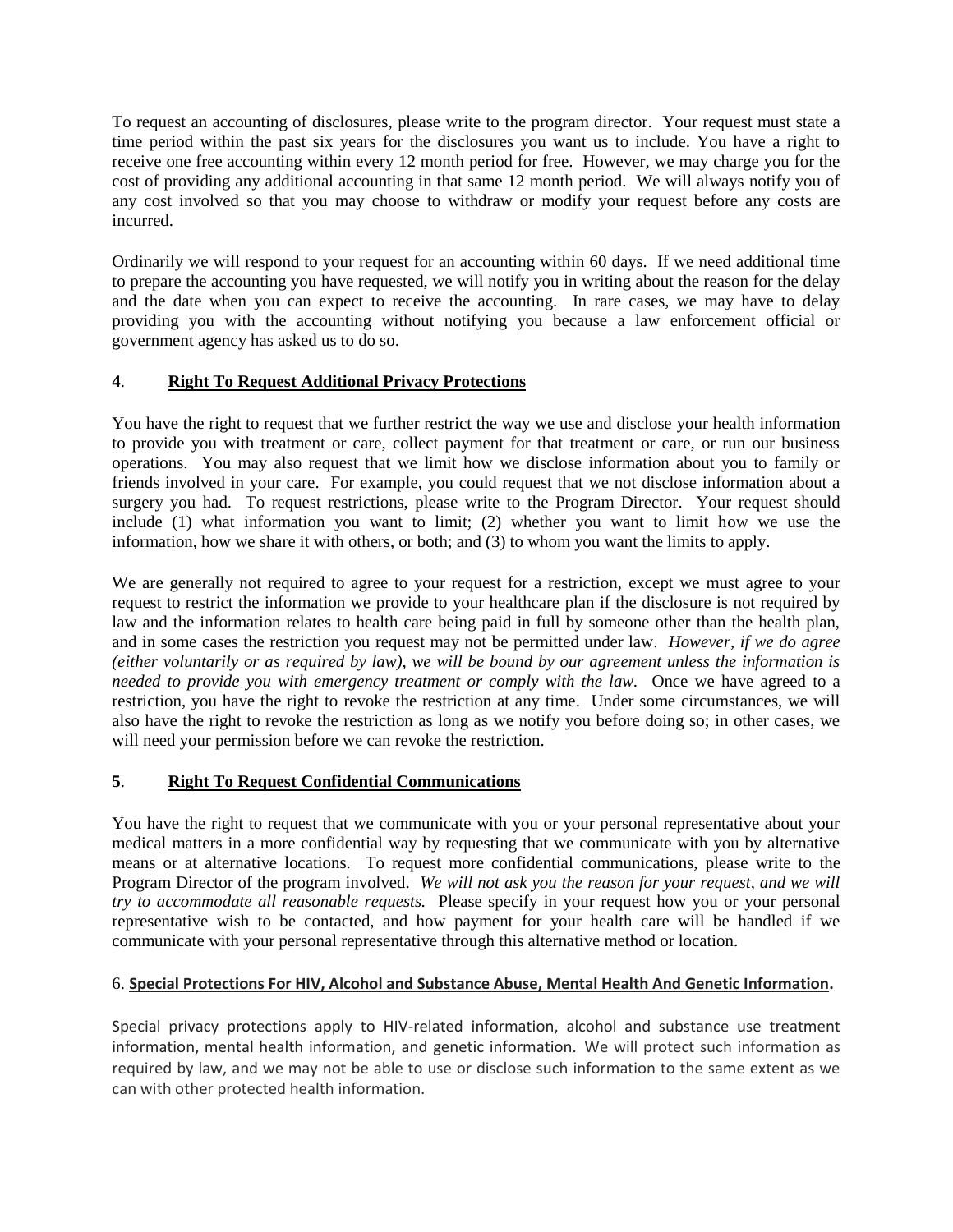#### **ACKNOWLEDGMENT AND CONSENT**

*By signing below, I acknowledge that I have been provided a copy of this Notice of Privacy Practices and have therefore been advised of how health information about me may be used and disclosed by the program and the facilities listed at the beginning of this notice, and how I may obtain access to and control this information. I also acknowledge and understand that I may request copies of separate notices explaining special privacy protections that apply to HIV-related information, alcohol and substance abuse treatment information, mental health information, and genetic information.viii*

\_\_\_\_\_\_\_\_\_\_\_\_\_\_\_\_\_\_\_\_\_\_\_\_\_\_\_\_\_\_\_\_\_\_\_\_\_\_\_\_\_ Signature of Program Participant or Personal Representative

Print Name of Program Participant or Personal Representative

Date

\_\_\_\_\_\_\_\_\_\_\_\_\_\_\_\_\_\_\_\_\_\_\_\_\_\_\_\_\_\_\_\_\_\_\_\_\_\_\_\_\_ Description of Personal Representative's Authority

\_\_\_\_\_\_\_\_\_\_\_\_\_\_\_\_\_\_\_\_\_\_\_\_\_\_\_\_\_\_\_\_\_\_\_\_\_\_\_\_\_

\_\_\_\_\_\_\_\_\_\_\_\_\_\_\_\_\_\_\_\_\_\_\_\_\_\_\_\_\_\_\_\_\_\_\_\_\_\_\_\_\_

*By signing below, I consent to the use and disclosure of my health information to treat me and arrange for my medical care, to seek and receive payment for services given to me, and for the business operations of the agency, its staff, and the facilities listed at the beginning of this notice.ix*

Signature of Program Participant or Personal Representative

\_\_\_\_\_\_\_\_\_\_\_\_\_\_\_\_\_\_\_\_\_\_\_\_\_\_\_\_\_\_\_\_\_\_\_\_\_\_\_\_\_\_\_\_

\_\_\_\_\_\_\_\_\_\_\_\_\_\_\_\_\_\_\_\_\_\_\_\_\_\_\_\_\_\_\_\_\_\_\_\_\_\_\_\_\_

\_\_\_\_\_\_\_\_\_\_\_\_\_\_\_\_\_\_\_\_\_\_\_\_\_\_\_\_\_\_\_\_\_\_\_\_\_\_\_\_\_

Print Name of Program Participant or Personal Representative

Date

\_\_\_\_\_\_\_\_\_\_\_\_\_\_\_\_\_\_\_\_\_\_\_\_\_\_\_\_\_\_\_\_\_\_\_\_\_\_\_\_\_ Description of Personal Representative's Authority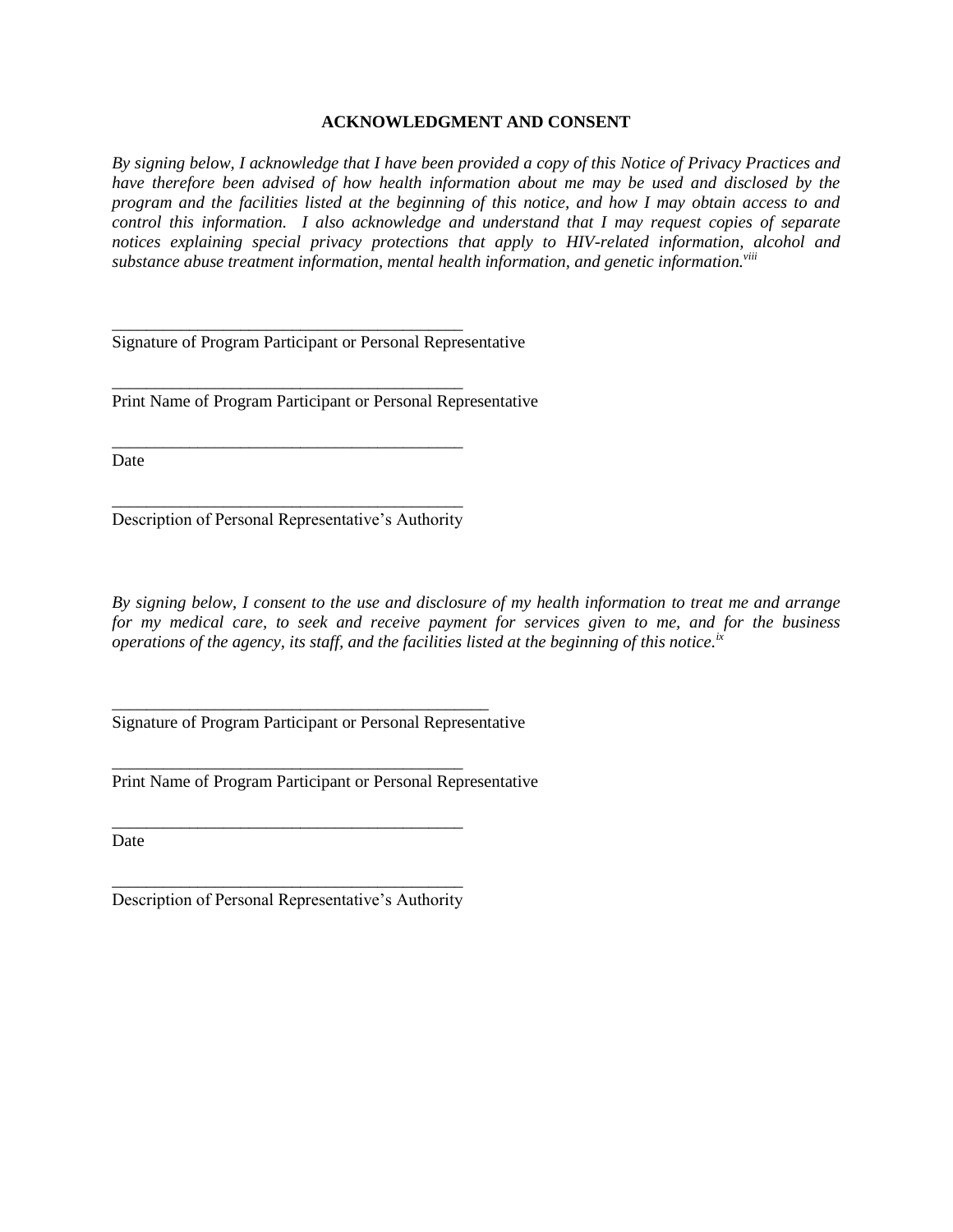ii *See* 45 C.F.R. § 164.510.

 $\overline{a}$ 

iii If the program maintains a facility directory, this section will need to be revised to reflect what information is contained in, and disclosed from, that directory. The bracketed information represents the protected health information that may be used or disclosed for facility directory purposes without written authorization. *See* 45 C.F.R. § 164.510(a)(1). The Privacy Rule would also permit a covered entity to include in the facility directory an individual's general condition in terms that do not communicate specific medical information about the individual (*e.g.*, fair, stable, or critical). *See* 65 Fed. Reg. at 82,521 (Dec. 28, 2000). This type of directory information would more likely be applicable to general hospitals treating patients in emergency situations than to programs providing long-term care to participants.

iv The Privacy Rule permits a covered entity to report a crime discovered during an offsite medical emergency (for example, by emergency medical technicians at the scene of a crime). 45 C.F.R. 164.512(f)(6). This provision would not apply to most programs, which do not have off-site emergency medical technicians who are likely to be the first responders at the scene of a crime.

<sup>v</sup> This provision would apply only in circumstances where a former consumer of agency services is detained in a correctional facility, or by a law enforcement officer, and the former consumer's information is needed to ensure his or her health or safety, or the health or safety of other persons at the facility or during transport.

vi Under New York law, health care providers may charge a maximum of \$0.75 per page when providing consumers with copies of their health information. N.Y. Pub. Health Law § 18(2)(e). Moreover, a consumer may not be denied access to copies of his or her health information solely because of an inability to pay. *Id.*

<sup>vii</sup> For more information about why an accounting list does not need to include information that is shared within and between the program and the facilities listed at the beginning of this notice (which are members of an organized health care arrangement), please see the policy we have prepared entitled *Accounting of Disclosures* and the annotations in the endnotes of that policy. We note that if a program modifies the *Accounting of Disclosures* policy, the Notice of Privacy Practices should be updated as appropriate to reflect the practices as stated in that accounting policy.

viii The program must make a good faith effort to obtain written acknowledgment of the consumer's receipt of this Notice of Privacy Practices on the first date the program provides treatment or care to the consumer, except in an

<sup>&</sup>lt;sup>i</sup> Although the August 2002 modifications to the Privacy Rule removed the written consent requirement as a matter of federal law, Ropes & Gray has learned through communication with contacts at the New York State Department of Health ("NYSDOH") that New York laws granting individuals a general right to privacy and confidentiality with respect to their health information are interpreted by NYSDOH as placing an obligation on health care providers, such as the agency, to obtain a consumer's written consent before using or disclosing protected health information for treatment, payment and health care operations. Our understanding is that NYSDOH does not take the position that this written consent must be obtained before an appointment can be scheduled or a prescription can be filled, and that NYSDOH will permit health care providers to combine the written consent required by state law with a written acknowledgment of receipt of the Notice of Privacy Practices required by the Privacy Rule. In light of this information, the sample policies and forms prepared by Ropes & Gray have been drafted to include the New York state law written consent requirement for treatment, payment and health care operations. Programs should continue to follow current law and practice with respect to procedures that must be followed when a consumer refuses to sign a written consent to use and disclose information for treatment, payment or health care operations, or when such written consent cannot be obtained for other reasons (*e.g.*, in emergency treatment situations or when a program participant is incapacitated). In the event that NYSDOH changes its position or provides some guidance regarding this requirement, programs should modify the policies and forms accordingly.